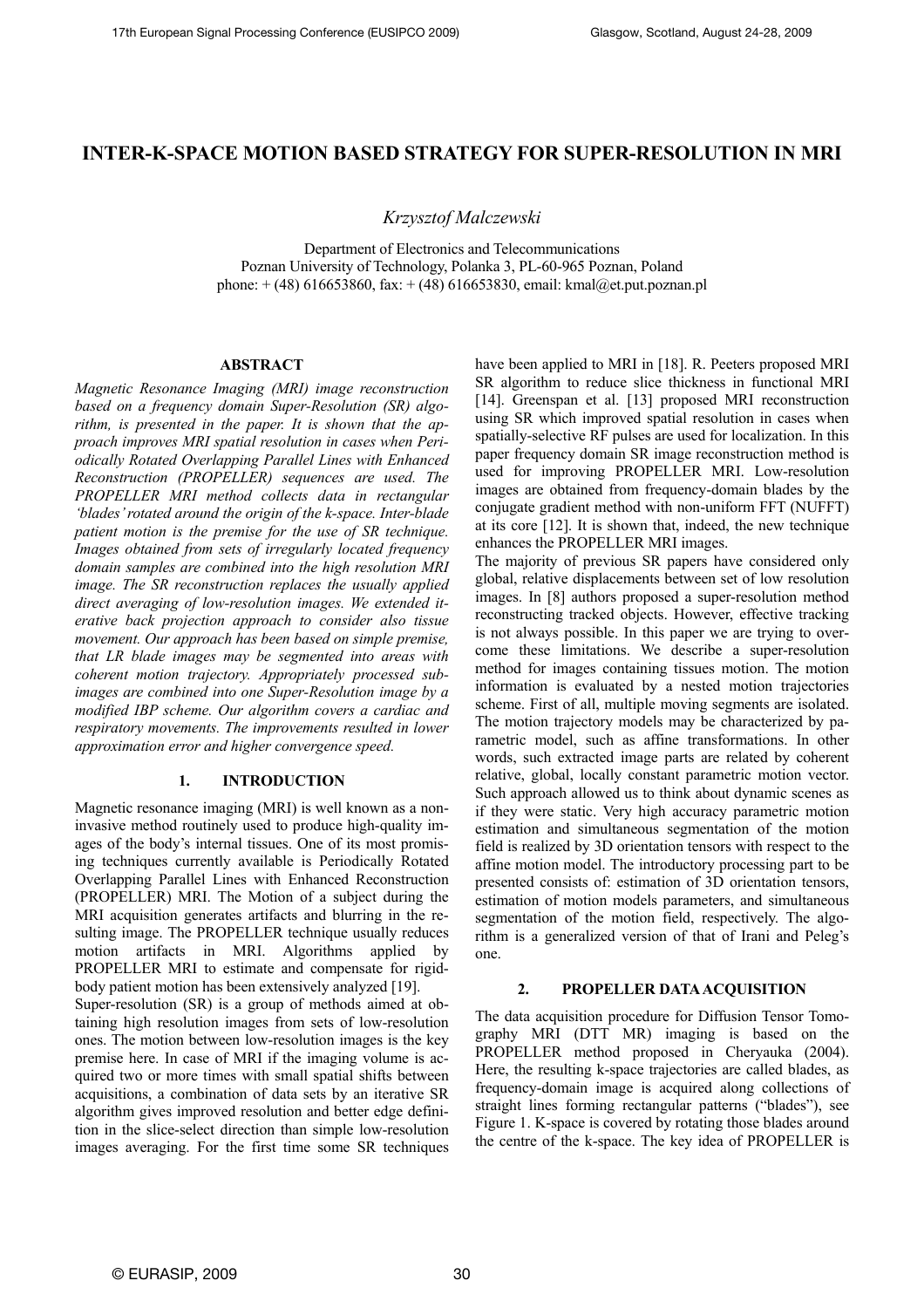that the circular region at the centre of the k-space is covered by many blades. Due to data redundancy, effective information correction can be performed to reduce patient motion artefacts and to improve the SNR. The PROPELLER technique offers an opportunity to choose the diffusion gradient direction while acquiring each k-blade. The conventional procedure is to acquire a full set of PROPELLER data with a fixed direction of the diffusion gradient and to reconstruct the corresponding component of the tensor.



Figure 1 – PROPELLER blades, dash lines show a single data blade (see online version for colours).

### 3. MRI IMAGE RECONSTRUCTION

Recently, sampling of MR signals on a rectangular regularly sampled grid in k-space has been the most popular acquisition method. This regularity was motivated by the use of an easy image reconstruction technique based on the Fast Fourier Transform. Presently, non-uniform sampling patterns of the k-space, such as radial, spiral, or PROPELLER, are gaining importance in various MRI applications. The image reconstruction techniques for arbitrary irregularly sampled grids may be divided into two groups. The first one, called regridding, consists of computationally inexpensive resampling and interpolation of a kernel function into a regularly sampled grid. The next group employs numerical optimization methods that minimize a least-squares cost function. Optimization procedures may consider nonuniform coil sensitivity and off-resonance effects, improve noise suppression, and provide a robust solution within a larger parametric domain [14]. These methods have proved their effectiveness in many clinical applications and imaging methods, while non-uniform acquisition schemes show their capability to suppress noise and to reduce artifacts caused by motion and by eddy currents in functional [15], cardiac [19], arterial [17], and spine [21] imaging as well as others. In the iterative method of reconstructing field-corrected MR images presented in the paper we use a min–max criterion to derive the temporal interpolator [12]. This interpolator provides fast, accurate, field-corrected image reconstruction even when the field map is not smooth. There are two major steps in most methods for field-corrected MR image reconstruction. Firstly, it is necessary to obtain an estimate of the field map that deals with the spatial distribution of magnetic field inhomogeneities. In this paper, field-corrected MR image reconstruction uses the field map to form the reconstructed image of the transverse magnetization. An accurate, spatially undistorted field map is assumed to be available. When the field map is obtained, one of methods of fieldcorrected image reconstruction, the conjugate phase method [12] tries to compensate for the phase accrual due to the off-resonance at each time point. Sutton et al. [12] focused on field inhomogeneities, one can also apply iterative image reconstruction methods to compensate for other physical phenomena such as deviations in k-space trajectory and relaxation effects. The degradation model applied in the paper does not require any assumption about its nature, and is therefore applicable to intersecting k-space trajectories such as PROPELLER's blades. The major disadvantage of iterative reconstruction methods has been their computational complexity. Fessler and Sutton [12] developed accurate and fast non-uniform fast Fourier transform (NUFFT), then, the method has been applied to MRI data with spiral k-space trajectories. Namely, the MR image reconstruction problem is closely related to the problem of reconstructing a band-limited signal from nonuniform set of samples in the frequency domain space. Strohmer suggested the use of complex exponentials for finite-dimensional approximations in such problems, and proposed to use an iterative CG reconstruction method with the NUFFT approach at its core [22]. In the algorithm presented below NUFFT-"reverse gridding" and conjugate gradient iterative scheme were combined. It should be noted, that standard NUFFT method by itself does not allow for the compensation of field inhomogeneity effects because the integral signal equation for MR is not a Fourier transform when field inhomogeneities are included. Fessler and Sutton [12] inspired by the timesegmented conjugate-phase reconstruction approach proposed a fast time-segmented forward projector, and its adjoint, that accounts for field effects and uses the NUFFT. We applied this concept in the PROPELLER blade images reconstruction scheme.



Figure 2 – The proposed SR MRI image reconstruction scheme.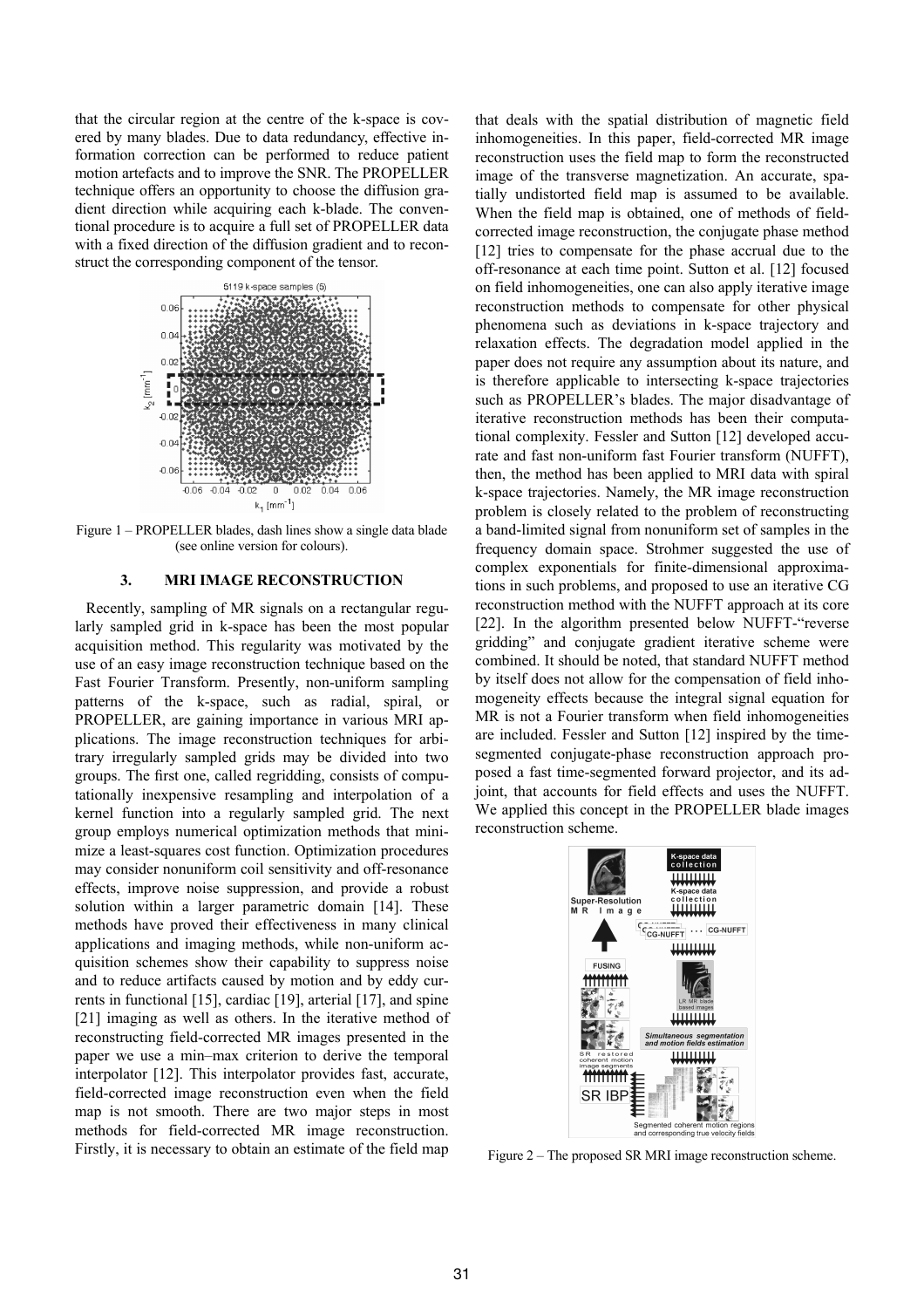## 4. PARTIAL MRI IMAGE RECONSTRUCTION FROM A SINGLE BLADE

In MRI, ignoring relaxation effects, the z-th blade signal equation is given by Sutton et al. [12]:

$$
s_z(t) = \int \tilde{f}(r)c(r)e^{-i\omega(r)(t+T_E)}e^{-i2\pi(k(t)r)}dr
$$
 (1)

where  $s_z(t)$  is the complex baseband signal at time t during the z -th blade readout,  $T_E$  is the echo time,  $f(r)$  is a continuous function of the object's transverse magnetization at location  *immediately following the spin prepara*tion step,  $c(r)$  is the sensitivity map of the receiver coil,  $\omega(r)$  is the field inhomogeneity present at r, and  $k(t)$  is the  $k$ -space trajectory. For simplicity we let

$$
f(r) = \widetilde{f}(r)c(r)e^{-\omega(r)T_E}
$$
\n(2)

After discretization  $z$  -th blade signal equation is as follows:

$$
S_z(t) \approx \Phi(k(t)) \sum_{n=0}^{N-1} f_n e^{-i\omega_n t} e^{-i2\pi (k(t) \cdot r_n)}
$$
 (3)

where  $\Phi(k(t))$  denotes Fourier transform of  $\phi(r)$ , the voxel indicator function [12]. In PROPELLER MRI blade measurements are noisy samples of the signal (1):

$$
y_i = s(t_i) + \varepsilon_i, i = 1,...,M,
$$
 (4)

where  $\varepsilon_i$  denotes noise. Assuming that the dominant noise is the white Gaussian, we estimate  $y_i$  by minimizing the following penalized least-squares cost function

$$
\psi(f) = \frac{1}{2} \|y - Af\|^2 + \beta R(f), \text{ so that,}
$$

$$
\hat{f} = \arg\min_{f} \psi(f).
$$

Computation of  $\Lambda f$  corresponds to evaluation of (3). The  $R(f)$  is a regularization function, that penalizes the roughness of the estimated image. This regularization can decrease the condition number of the image reconstruction problem and, therefore, speed up the convergence. Nonquadratic regularization is also used in ill-posed inverse problems to better preserve edges. Minimization of cost function is realized iteratively by the conjugate gradient algorithm [12]. As PROPELLER trajectories in  $k$ -space are not Cartesian grids, multiplication by the matrix  $\vec{A}$  is the most computationally demanding operation of the conjugate gradient algorithm. Nevertheless, a NUFFT can be used for this purpose to rapidly and accurately evaluate the discrete signal (3). However, the NUFFT method is not directly applicable when the field inhomogeneity is included because (1) is then not a Fourier transform integral.

# 5. MR BLADE BASED SEQUENCE PARTITIONING

Being accurate and powerful, the iterative backprojection SR algorithm [1] have some drawbacks, e.g. only globally static scenes may be processed. Then, if we want to apply the IBP scheme directly, images or video frames should be segmented into areas with uniform motion. We have devised such segmentation scheme for coherent tissues motion areas [4], see Figure 2.

#### 5.1 Simultaneous segmentation and velocity estimation

For best results, estimation of affine motion field should be done over a region with coherent motion. In [4] authors proposed a different approach, weighted neighbourhoods around each pixel have been interpreted as regions. In this section an efficient algorithm for simultaneous segmentation and velocity estimation, given an orientation tensor field for only one frame, is presented. The task for the segmentation is to partition the image into a set of disjoint regions, so that each region is characterized by a uniform motion described by affine model. In this section a region R is defined to be a nonempty, connected set of pixels. The segmentation algorithm has been based on a competitive region growing approach [11].

A cost function  $C_R(x)$  is associated with each region defined for all pixels in the image. Regions are growing by adding one pixel at a time. To preserve connectivity the new pixel must be closest to the region, and to preserve disjointedness it must not be already assigned to some other region. The new pixel should be as "inexpensive" as it is possible. The details are as follows. Let the border  $\Delta R$  of region  $R$  be the set of unassigned pixels in the image which are adjacent to some pixel in  $R$ . For each region  $R$ , the possible candidate,  $N(R)$ , to be added to the region is the least expensive pixel bordering to R, i.e.

$$
N(R) = \arg\min_{x \in \Delta R} C_R(x)
$$
 (5)

The corresponding minimum cost for adding the candidate to the region is denoted  $C_{\min}(R)$ . In the case of an empty border,  $N(R)$  is undefined and  $C_{\min}(R)$  is infinite. Assuming that a number of regions  $\{R_n\}$  have been obtained in some way, the rest of the image is partitioned as follows.

1. Find the region  $R_i$  for which the cost to add a new pixel

is the least, i.e. let  $i = \arg \min_{n} C_{\min}(R_n)$ .

2. Add the least expensive pixel  $N(R_i)$  to  $R_i$ .

3. Repeat first 2 steps until no unassigned pixels remain.

|  |  | ٠ |  | о |  |  |
|--|--|---|--|---|--|--|
|  |  | c |  |   |  |  |
|  |  |   |  |   |  |  |
|  |  |   |  |   |  |  |

Figure 3 – Illustration of the competitive algorithm [4]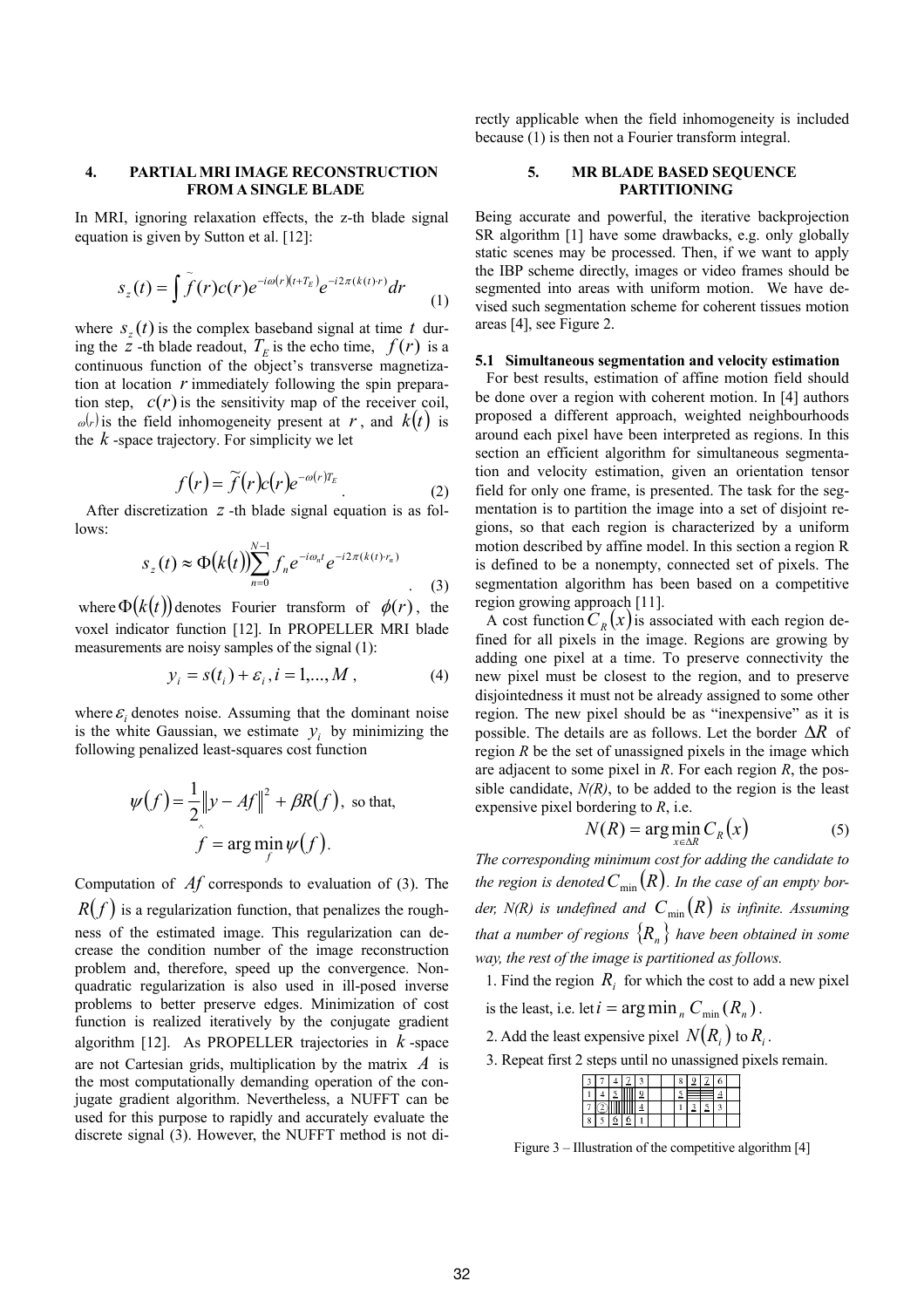Regrowing is performed for one candidate region at a time, which means that there is no competition between regions but rather between pixels. At the beginning the candidate region contains only one point, its starting point, which is also the centre point of the initial rectangle surrounding it. The cost function used is  $(\hat{v}T\hat{v})/trT$  where v is the velocity of the candidate region's current motion model. The competitive algorithm is then running until the candidate region has grown to a specified size. This size is called the candidate region size,  $m_0$  and is a design parameter of the segmentation algorithm. The result of the regrowing scheme is that the candidate region consists of  $m_0$  connected pixels, that are most consistent with the candidate region's motion model. When the candidate region has been regrown, new optimal parameters are computed. Each candidate region is regrown twice [11], a number which seems to be sufficient to obtain reasonably coherent regions.

## 6. MODIFIED IBP SUPER-RESOLUTION

Starting with an initial guess  $f_0$  [1] for the high resolution image, the imaging process is simulated to obtain a set of low resolution images  $\{g_k^{(0)}\}\$  $g_k^{(0)}$ } corresponding to the observed input images  $\{g_k\}$  If  $f_0$  were the correct high resolution image (1), then the simulated images  $\{g_k\}$  should be identical to the observed images. The difference images  $(g_k - g_k^n)$  are used to improve the initial guess by "back projecting" each value in difference images onto its coresponding field in  $f_0$ , yielding an improved high resolution image  $f_1$ . This process is repeated iteratively to minimize the remaining error. This iterative update scheme can be expressed by:

$$
f^{(n+1)} = f^{(n)} + \frac{1}{K} \sum_{k=1}^{K} T_k^{-1}(((g_k - g_k^{(n)}) \uparrow s)^* p)
$$

where K is the number of low resolution images  $\uparrow$  arrow an upsampling operator by a factor s and p is a back projection kernel determined by h and Tk. Taking the average of all discrepancies has the effect of reducing noise.

#### 7. EXPERIMENT

In this experiment twenty MRI GE 1.5 T scanner's blade based partial frequency images have been taken. Coherent tissues motion has been included. At the beginning the motion parameters in the frequency domain space have been calculated. The next step involved MRI image reconstruction procedure from single blades.

Twenty shifted images were acquired in order to reconstruct an SR image with doubled resolution. It is clearly visible that there are many more details in the high-resolution image obtained in this way, see Figure 4.



Figure 4 – From left to right: the image obtained by reconstruction from a Cartesian frequency grid, the image obtained by "typical" PROPELLER-MRI procedure, the super reconstructed MRI-PROPELLER image

## 8. CONCLUSION AND FUTURE WORK

The new PROPELLER MRI super resolution algorithm, based on tissues movements analysis, has been presented. In general, when applying SR to MRI we can break down limits on inherent resolution of existing MR imaging hardware. The same can be told about the proposed algorithm, which in addition does not add significant time to data reconstruction, if compared to the typical PROPELLER procedure. When using the new algorithm the overall spatial accuracy and stability in the field of view of MRI machines are increased. The algorithm may be easily implemented, as it is based on well known conjugate gradient NUFFT MRI image reconstruction algorithm and exploits existing motion in MRI data blades. Thus, the proposed technique may find applications in all PROPELLER MRI machines. Moreover, the proposed scheme takes into account tissues movements.

The new technique may find applications in various image processing applications, excluding a very hard case of curvilinear motion, for instance fine-detailed clouds in the sky. Presented super-resolution scheme may be especially attractive in surveillance, tracking, and many more domains where acquisition of high resolution frames is needed. I will try to apply the algorithm to different MRI applications in which motion correction is crucial (cardiac MRI or functional neuroimaging, i.e. fMRI).

### **REFERENCES**

[1] M. Irani and S. Peleg, Improving Resolution by Image Registration, CVGIP: Graphical Models and Image Processing Vol. 53, No. 3, May, pp. 231-239, 1991

[2] G. H. Granlund and H. Knutsson. Signal Processing for Computer Vision. Kluwer Academic Publishers, 1995.

[3] H. Knutsson. Representing Local Structure Using Tensors. In The 6th Scandinavian Conference on Image Analysis, pages 244.251, Oulu, Finland, June 1989. Report LiTH.ISY.I.1019, Computer Vision Laboratory, Linköping University, Sweden, 1989.

[4] G. Farnebäck, Fast and Accurate Motion Estimation using Orientation Tensors and Parametric Motion Models. In Proceedings of 15th ICPR, volume 1, pages 135. 139, Barcelona, Spain, September 2000. IAPR.